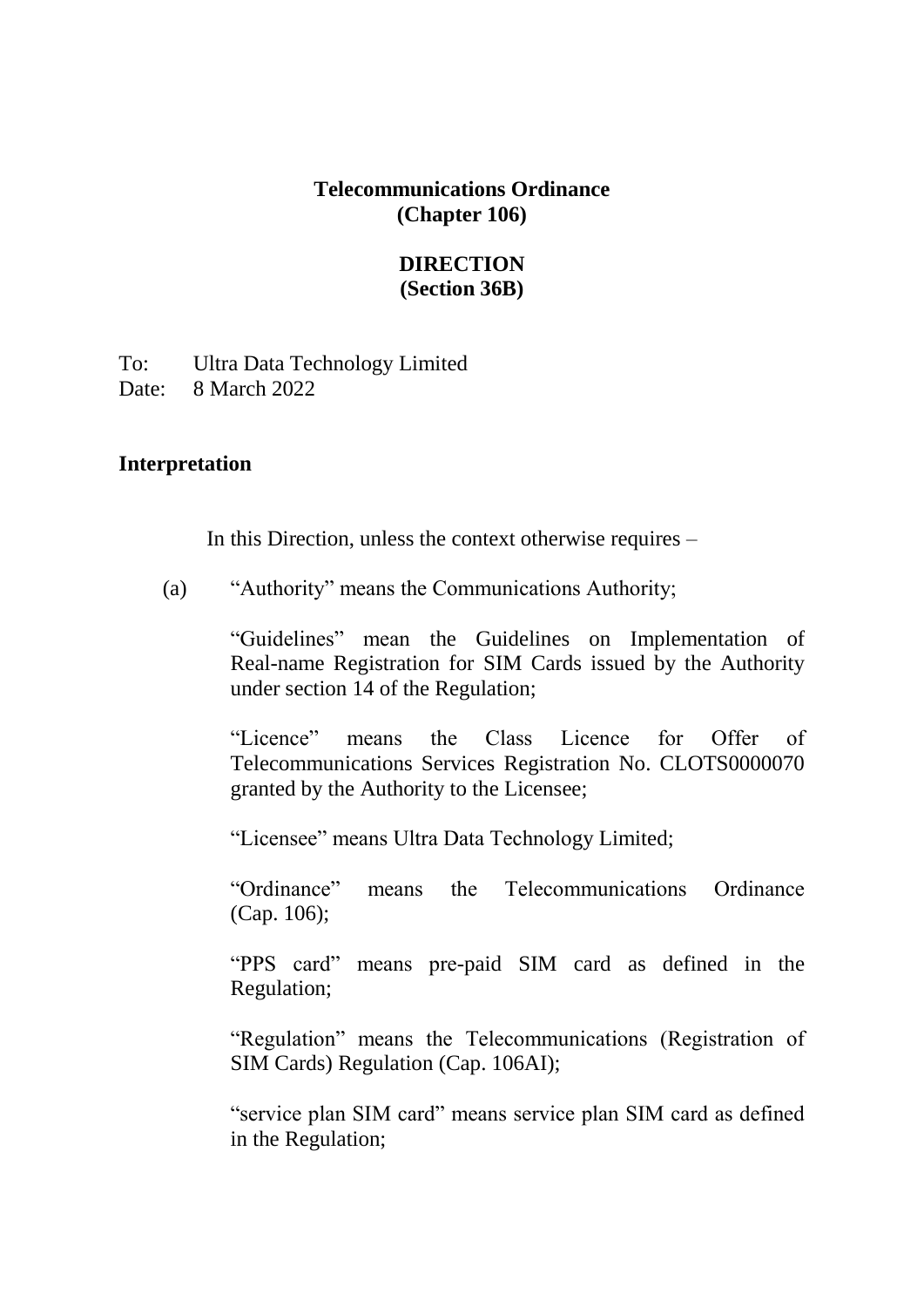"SIM card" means SIM card as defined in the Regulation;

- (b) the terms used in this Direction shall have the same meaning as in the Regulation and Guidelines; and
- (c) the singular includes the plural and vice versa.

## **Background**

2. Pursuant to the Regulation and the Guidelines issued by the Authority under section 14 of the Regulation, all relevant licensees shall put in place a registration platform with a database for the SIM cards before 1 March 2022 to implement real-name registration for SIM cards. For registration of PPS cards, an electronic registration platform supporting at least one online registration channel shall be established and implemented by the relevant licensees for users to complete real-name registration of their SIM cards in accordance with the Regulation and Guidelines. Starting from 1 March 2022, all newly effective service plan SIM cards and new PPS cards shall require real-name registration before activation. Existing PPS cards are required to complete real-name registration on or before 23 February 2023. Existing PPS cards without completing real-name registration will be deactivated after the lapse of aforementioned registration period.

3. There is no available evidence submitted by the Licensee that it would be able to establish a proper electronic registration platform before 1 March 2022. Following the fact that the Licensee has failed to put in place an electronic registration platform with a database for the Licensee's existing PPS cards users to register and complete real-name registration before 1 March 2022 according to the requirements specified in Part C of the Guidelines, the Licensee is in breach of Clause 3.2.1 of the Guidelines, and hence Condition 4 of the Licence.

# **Direction**

4. The Authority, in exercise of its power under section 36B(1)(a) of the Ordinance,

*having considered* that pursuant to Condition 4, the Licensee shall comply with the Ordinance, regulations made under the Ordinance,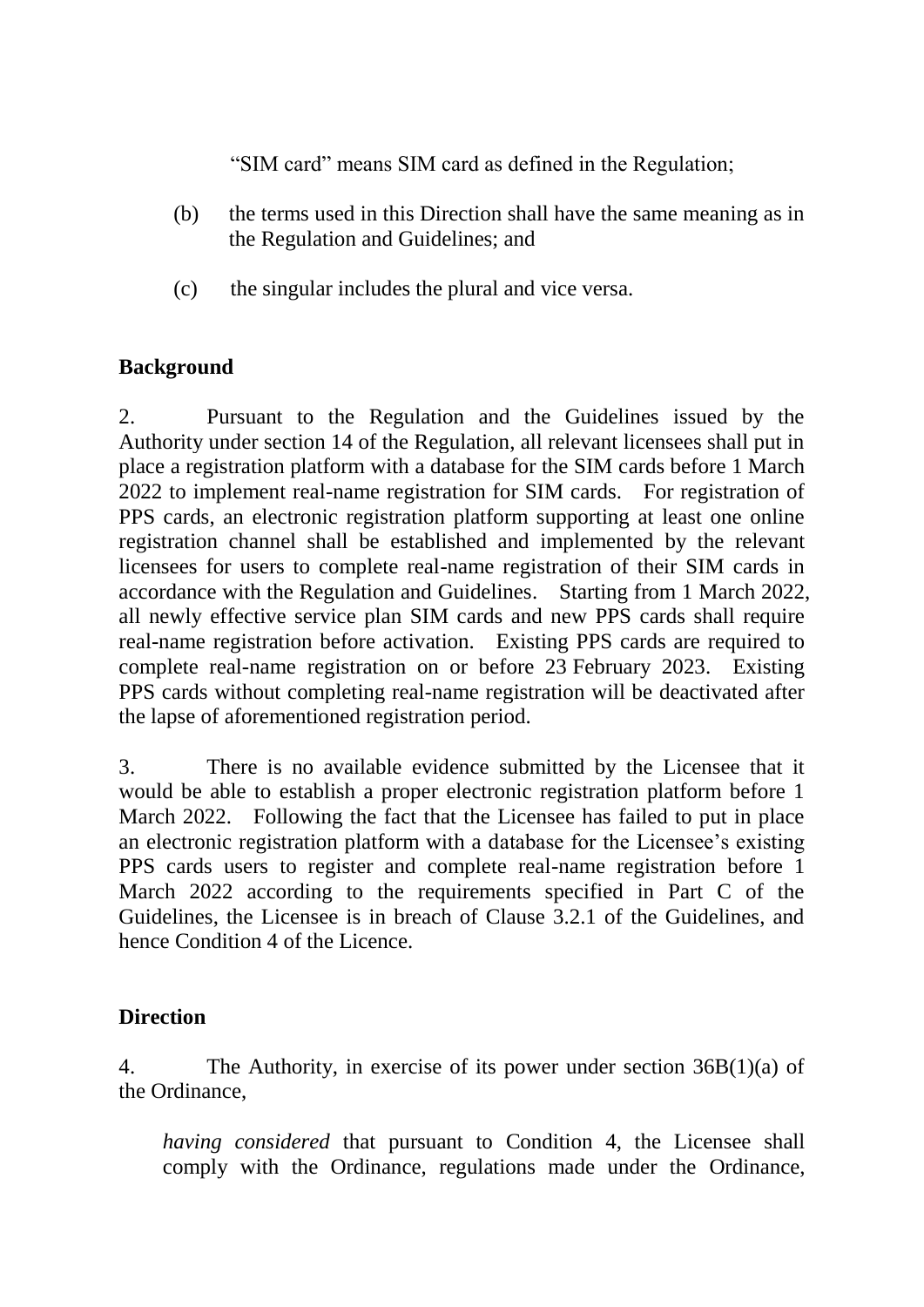licence conditions or any other instruments which may be issued by the Authority under the Ordinance and such guidelines or codes of practices which may be issued by the Authority as in its opinion are suitable for the purpose of providing practical guidance on any particular aspect of any conditions of the Licence;

*having considered* that the Licensee is required to comply with the Regulation and Guidelines to:

- (a) put in place a registration platform with a database for the SIM cards on or before 1 March 2022 to implement real-name registration for SIM cards; and
- (b) enable all existing PPS cards to complete real-name registration starting from 1 March 2022 and all new PPS cards and newly effective service plan SIM cards (if applicable) issued from 1 March 2022 onwards to complete real-name registration before activation;

*having been satisfied* that the Licensee has failed to establish to the Authority's satisfaction relevant infrastructure and systems for implementing real-name registration;

*having been satisfied* that the Licensee has been afforded reasonable opportunity to make representations; and

*having considered* all representations made and information furnished by the Licensee / obtained by the Authority hitherto,

hereby directs the Licensee to take the following actions:

- (a) to implement an electronic registration platform with a database for the SIM cards in accordance with the requirements specified in the Guidelines to the satisfaction of the Authority no later than **21 calendar days** from the date of this Direction;
- (b) to submit to the Authority its detailed plan and timetable for conducting the demonstration of its electronic registration platform no later than **7 calendar days** from the date of this Direction, and to conduct such demonstration no later than **14 calendar days** from the date of this Direction; and